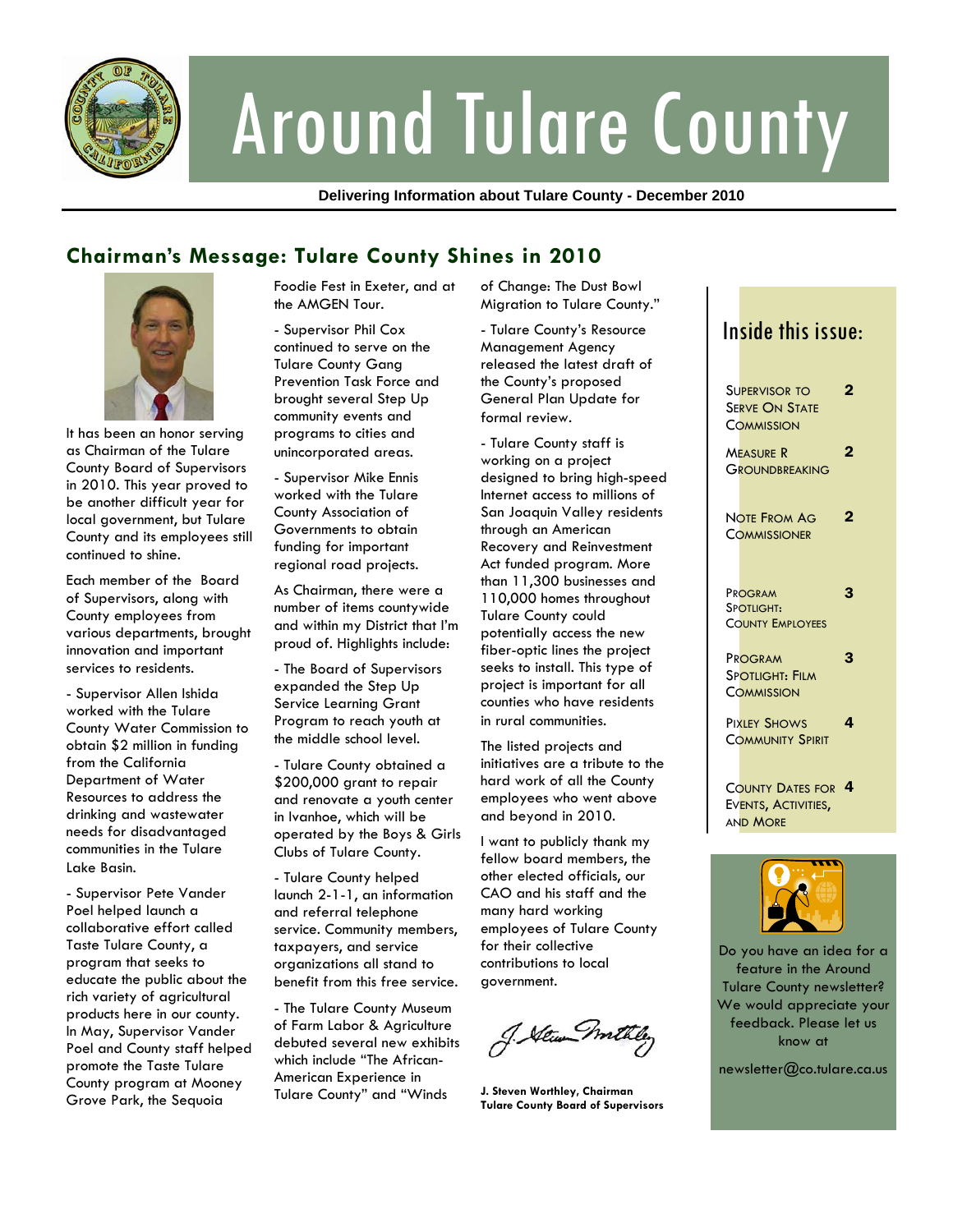### **Around Tulare County: www.aroundtularecounty.com**

### **Supervisor Reappointed to State Commission**

"I APPRECIATE THE OPPORTUNITY TO SERVE LOCAL GOVERNMENT ON THIS COMMISSION WHICH DEALS WITH CRITICAL ISSUES OF FINANCE AND FAIRNESS." CHAIRMAN WORTHLEY

District Four Supervisor Steve Worthley was reappointed Nov. 23 by Governor Arnold Schwarzenegger to serve on the Commission on State Mandates.

The objective of the Commission on State Mandates is to fairly and impartially hear and determine if local agencies and school districts are entitled to reimbursement for increased costs mandated by the State.

Supervisor Worthley said he appreciates the opportunity to be just one of two members, representing local government, in the state to be appointed by the Governor to serve on the commission.

"I appreciate the opportunity to serve local government on this commission which deals with critical issues of finance and fairness," Supervisor Worthley said.

The Commission was created as a quasi-judicial body to

determine state mandated costs. The Commission consists of the Director of Finance, the State Controller, the State Treasurer, the Director of the Office of Planning and Research, a public member with experience in public finance, and two additional members from the categories of city council member, county supervisor, or school district governing board member, appointed by the Governor and approved by the Senate.



### **Officials Break Ground on Measure R Funded Project**

Tulare County officials conducted a groundbreaking ceremony for a road widening project on Road 108 between Visalia and Tulare on Monday, December 6.

Measure R, Tulare County's half-cent sales tax approved by voters in 2006, is funding \$25.8 million of the \$30.5 million project. The remainder of the funds come from the State.

Construction is expected to be complete by the summer of 2012, which will widen Road 108, known as Demaree Street, from two lanes to four between Caldwell Avenue in Visalia and Leland Avenue in Tulare.

The ceremony feature speakers from the cities of Tulare and Visalia, the Tulare County Board of Supervisors, the Citizens Oversight Committee and the Tulare County Resource Management Agency, which is leading the project.

Measure R has already generated nearly \$80 million for transportation improvement projects. Visit www.tcmeasurer.com for more details.



**Tulare County Ag Commissioner/ Sealer Marilyn Kinoshita** 

# **Ag Commissioner Offers Tips on Buying Firewood**

This is the time of year when firewood vendors start advertising in newspapers and on the Internet. Be a smart consumer and know the legal requirements for these transactions.

Firewood has its own special unit of measurement called a "cord." Firewood, in units of 1/8th of a cord and above, must be sold by the cord or fractions of a cord. A cord of wood, by law, must equal 128 cubic feet. To determine if you have a cord, the wood must be measured when it is "ranked and well stowed." This means the wood is stacked neatly in a row with the pieces of wood parallel

and touching with as few gaps as possible. If, when measured, the width times the height, times the length equals 128 cubic feet, it is a cord of wood.

Be wary of terms such as "face cord," "rack," "rick," "tier," "pile" or "truck-load," as these terms are illegal to use in the sale of firewood. If a seller uses such terms, consumers should be on alert for a possible problem. Some wood dealers try to sell firewood from a pick-up truck. Be on your guard, because a pick-up cannot hold a cord of firewood. An 8-foot truck bed can hold one-half of a cord while a

6-foot bed can barely hold one-third of a cord.

Make sure you get an invoice or delivery ticket that contains the name and address of the seller, the date purchased or delivered, the quantity purchased, and the price. The seller is required by law to give you this information in writing. You may want to take note of the license plate of the delivery vehicle.

If you have questions please contact the Tulare County Agricultural Commissioner/ Sealer at 559/684-3350.

Page 2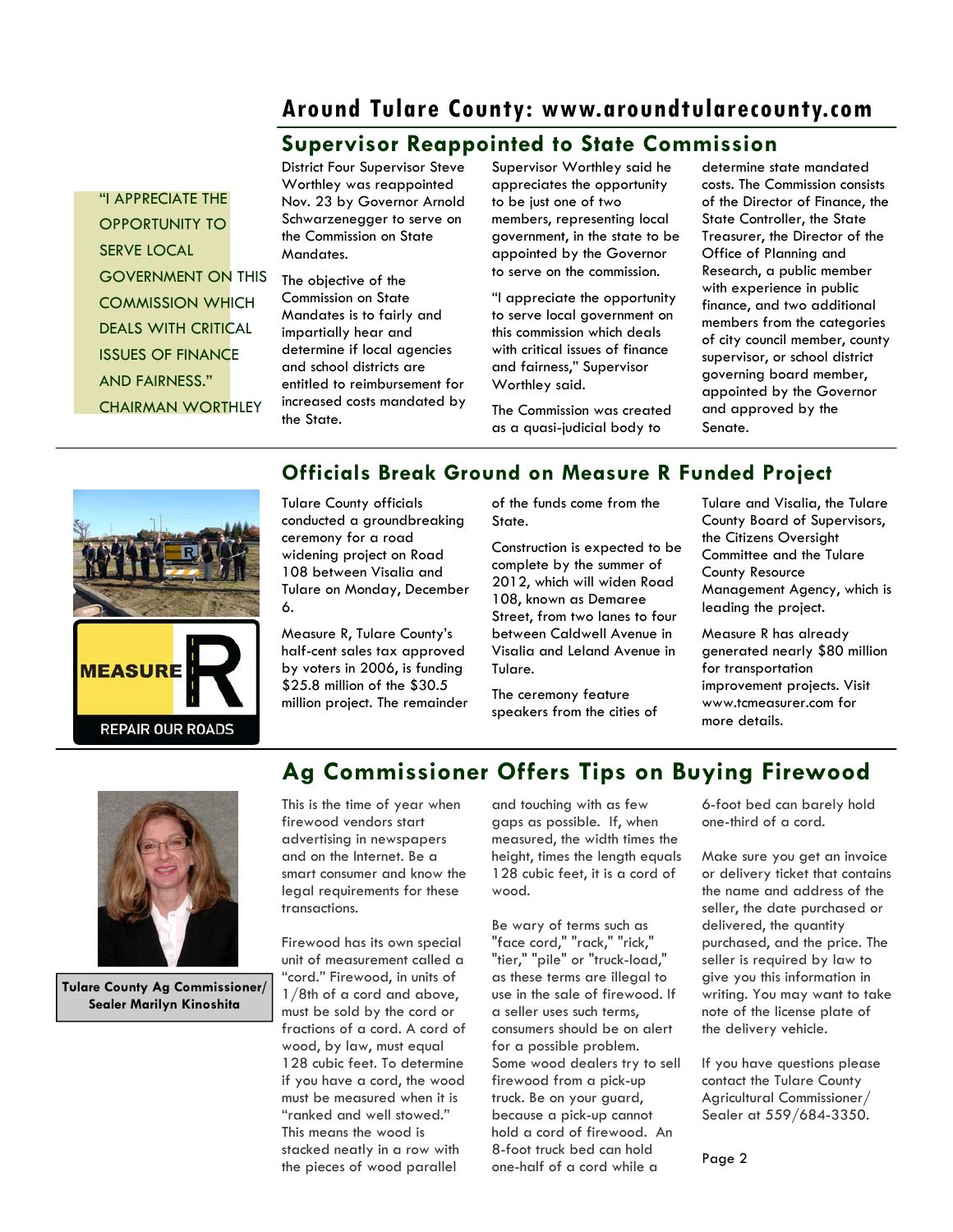# **Spotlight: County of Tulare Employees**

Tulare County employees have joined the Friends of Tulare County (FTC) in support of the Annual Health and Human Services Child Welfare System Children's Toy Drive.

The Children's Toy Drive is conducted every year to provide gifts to Tulare County children within the Child Welfare System (CWS) system, commonly known as Child Protective Services. Many of these children are in the CWS system due to child abuse or neglect, but in all cases these children undergo the trauma of disruption to their families.

Last year, through the generosity of the Tulare County community organizations and residents, employees were able to distribute more than 2,000 gifts to the more than 1,400 children within the CWS system. Their joy of being remembered by their

community and opening these wrapped gestures of love was truly a magical moment for these children. Tulare County employees have assisted in the mission to brighten these children's holiday season by making donations this year.

The Children's Toy Drive is made possible by employees of Tulare County Health & Human Services who have volunteered their time. The toy drive committee consists of staff from CWS, Probation and the CAST program. Gift wrapping more than 1,500 toys will be done by staff from the HHSA Administration Team and TulareWORKs. The IT department has also stepped up to the plate and will be assisting with collecting toy boxes throughout Tulare County. CWS Social Workers will be delivering all the donated items to each of the children represented in the Toy Drive

during the next couple weeks.

Of course, FTC will still be accepting monetary donations for the CWS Toy Drive via mail, as in previous years. Checks made out to Friends of Tulare County may be sent to 5957 S. Mooney Blvd., Visalia, CA 93277, Attn: Katie Arnst. Write CWS Toy Drive in the memo line.

Friends of Tulare County, a 501(c)(3) non-profit, is the agency that accepts donations on behalf of Tulare County. This allows for donations to be potentially tax-deductible for the donors. The Friends of Tulare County tax identification number is: 84-1635929.



**There are many County employees who are doing outstanding things for their community outside of their job.** 

**Do you know a County employee who should be in the spotlight? Let us know at:** 

**newsletter@co.tulare.ca.us**

# **Program Spotlight: Film Commission**

The Tulare County Film Commission was established to encourage filming in Tulare County and provides support and assistance to the film industry. The Tulare County Film Commissioner responds to location requests and assists production staff with everything from finding locations and securing permits to providing a list of resources they might need while working here.

Filming activities create widespread economic benefits to Tulare County. The temporary influx of a film crew is like a shot in the arm for local hotels, motels, restaurants, and retail

businesses. Occasionally, production companies hire local residents, providing temporary employment.

With Tulare County's varied landscapes and natural beauty, location options are limitless. Still photography, feature films, and commercials have all been filmed in this area. A portion of Jack Black's Tenacious D in: The Pic of Destiny was filmed on the Kern River near Johnsondale. Other past Tulare County productions include \* The Moment After, Star Trek VI, Wag The Dog, Forrest Gump, Mercy Streets, The Visitation, SIX, Bound For Glory, Lycanthrope

(Nightwatch), Blue Suede Shoes, Riders On The Storm, Under Crystal Lake, Son-In-Law, Death In California, Starman, MacGyver (\* portions of those listed were filmed in Tulare County).

Tulare County Film Commission is funded in part by the Tulare County Association of Governments (TCAG) and is a member of Filming Liaisons In California, Statewide (FLICS), California Film Commission (CFC) and Association of Film Commissioners International (AFCI).

### Contact Info for Film Commission:

Eric Coyne, Tulare County Film Commissioner 2800 W. Burrel Ave. Visalia, CA 93291 Office: 559/636-5005

**Want your program to be in the spotlight? Please send suggestions to:** 

**newsletter@co.tulare.ca.us**